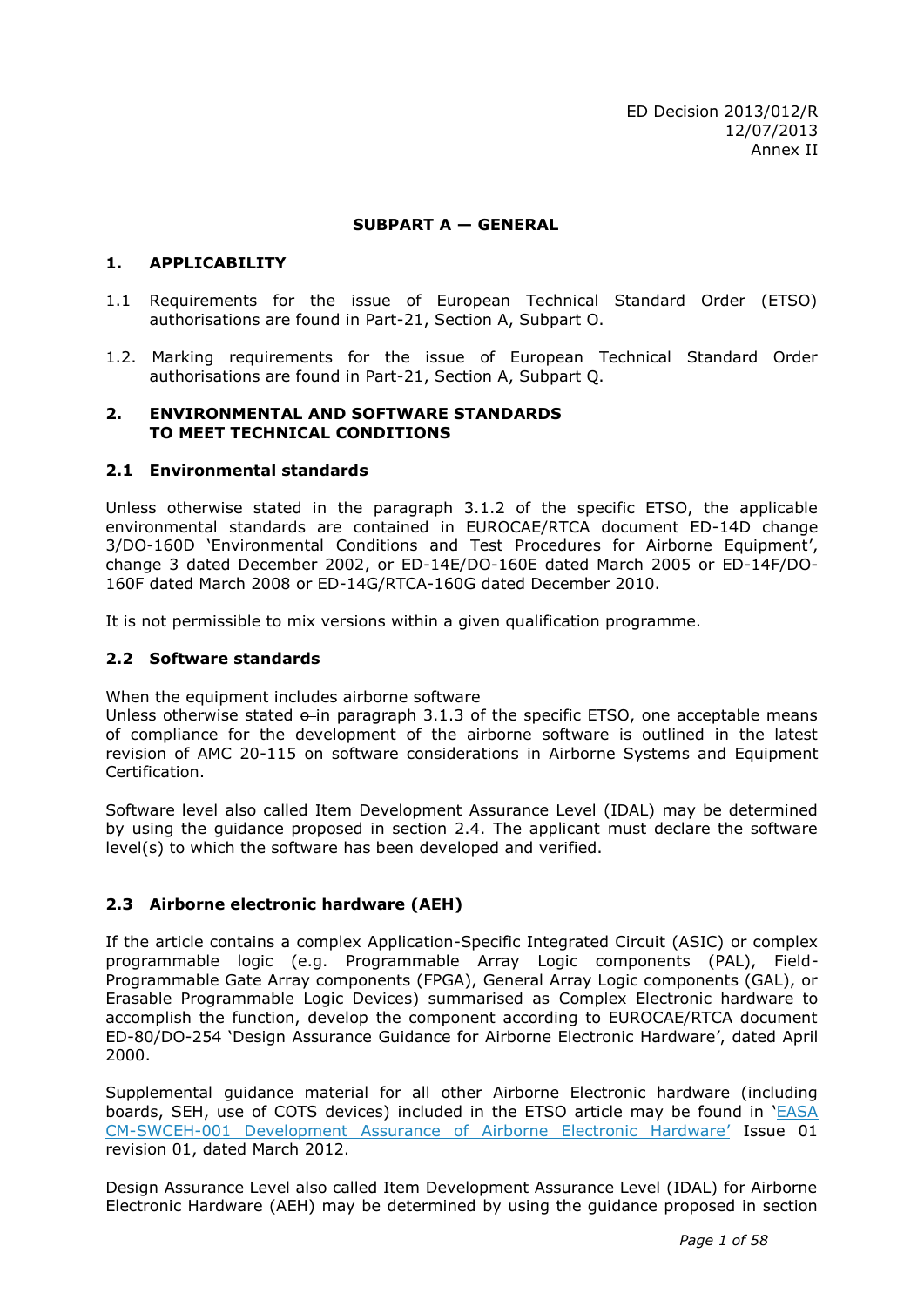2.4. The applicant must declare the Design Assurance level (s) to which the AEH has been developed and verified.

### **2.4 Failure conditions classification and development assurance**

During the development of equipment, consideration should be given to failure conditions, the equipment should then be developed in accordance with their possible effects at system and aircraft level (see AMC CSxx.1309 for further guidance).

Where the effects at system or aircraft level are not known, due to non-availability of aircraft or system design data, assumed failure classifications may be used but at a minimum to the level required in the ETSO.

Classification of failure conditions at equipment level may change as a result of particular aircraft installation architecture and characteristics.

EUROCAE/SAE document ED-79A/ARP 4754A 'Guidelines for development of civil Aircraft and Systems' dated December 2010 may be used to assign the Development Assurance Level of the equipment, software and AEH. The document may be used as well as guidance to ensure a proper development, validation and verification of the ETSO and the functional equipment requirements.

The equipment shall be developed according to, at least, the development assurance level appropriate to the failure condition classifications.

# **3. ADDITIONAL INFORMATION**

- 3.1 In some ETSO's, reference is made to an associated FAA standard. In these cases the corresponding FAA technical standard order (TSO) can be consulted on [http://rgl.faa.gov/Regulatory\\_and\\_Guidance\\_Library/rgTSO.nsf/Frameset?OpenPage.](http://rgl.faa.gov/Regulatory_and_Guidance_Library/rgTSO.nsf/Frameset?OpenPage)
- 3.2 The following addresses are provided below:
- EUROCAE documents may be purchased from: European Organisation for Civil Aviation Equipment 102 rue Etienne Dolet, 92240 Malakoff, France Telephone: +33 1 40 92 79 30; Fax +33 1 46 55 62 65; (E-mail: [eurocae@eurocae.net,](mailto:eurocae@eurocae.net) website: [www.eurocae.net\)](http://www.eurocae.net/)
- RTCA documents may be purchased from: Radio Technical Commission for Aeronautics, Inc. 1828 L Street NW, Suite 805, Washington DC 20036, USA (Website: [www.rtca.org\)](http://www.rtca.org/)
- SAE documents may be purchased from: Society of Automotive Engineers, Inc. 400 Commonwealth Drive, WARRENDALE, PA 15096-001, USA (Website: [www.sae.org\)](http://www.sae.org/)
- NAS specifications may be obtained from: Aerospace Industries Association (AIA) 1327 Jones Drive, Ann Arbor, MI 48105, USA (Website: [www.techstreet.com\)](http://www.techstreet.com/)
- FAA Standards may be purchased from: Superintendent of Documents, Government Printing Office